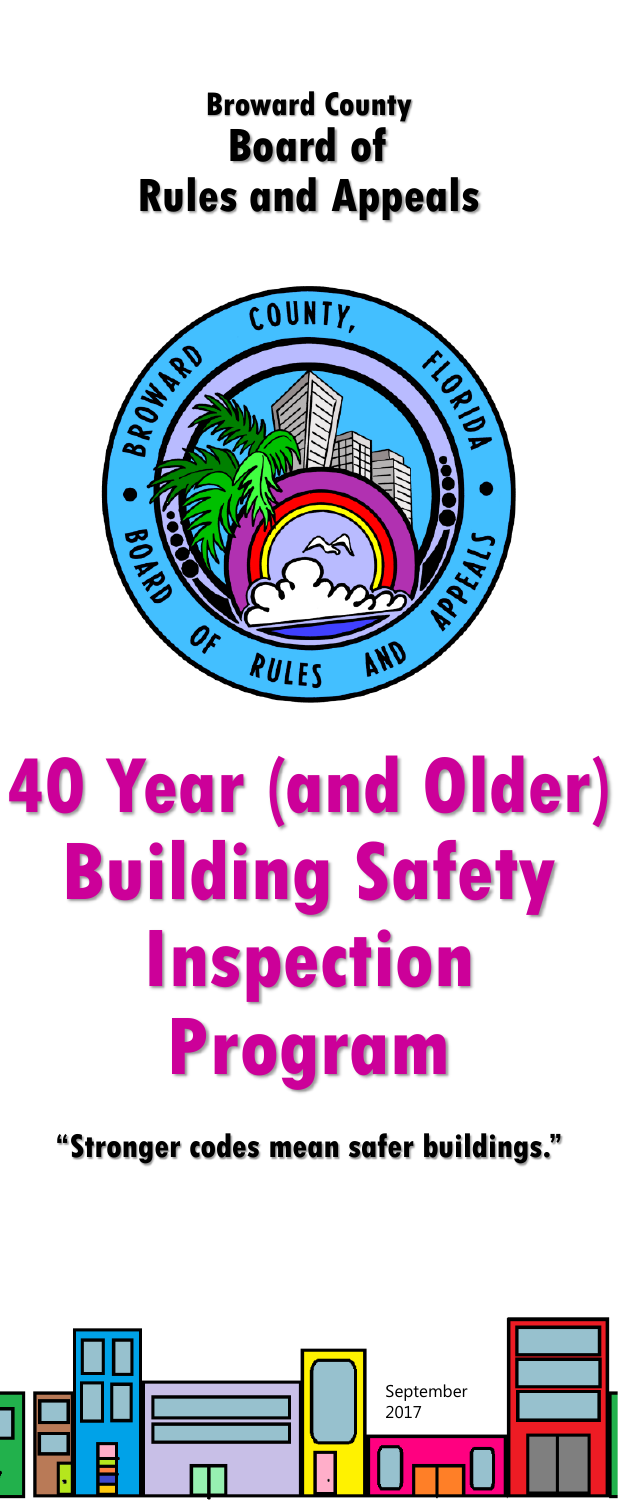## **40 Year (and Older) Building Safety Inspection Program: Yearly Schedule**



obtains building data from the Broward County Property Appraiser's Office and forwards it to each municipality in Broward County

> Building officials notify property owners whose buildings are subject to the 40 Year (and Older) Building Safety Inspection Program for the specified

90-day period when property owners return the Florida design professional's report to the city's building department where the building is located

> 180-day period property owners have to complete the necessary electrical and structural repairs

The property inspection must be completed by a licensed professional engineer or a registered architect.

As a public service, the Board of Rules and Appeals offers the list of buildings that are due for the 40 Year (and Older) Safety Inspection Program, free of charge (subject to conditions) to companies that offer inspection services.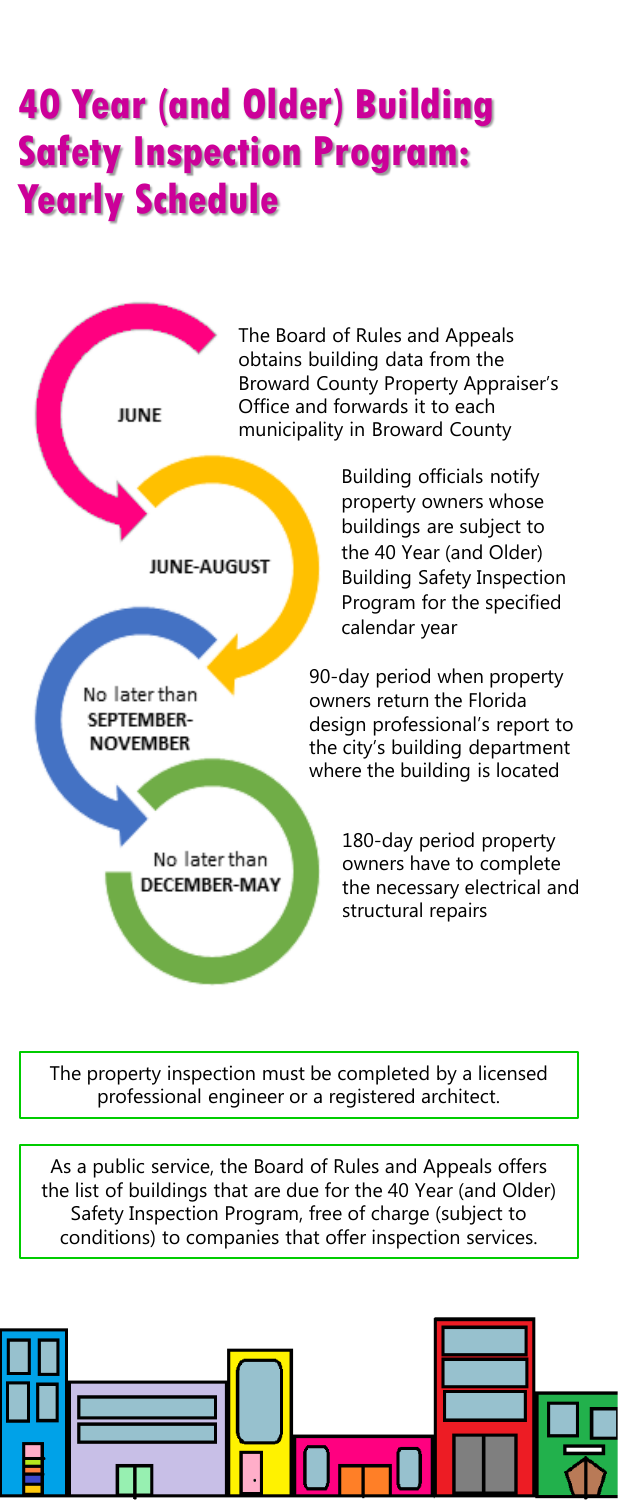### **40 Year (and Older) Building Safety Inspection Program Summary**

The 40 Year (and Older) Building Safety Inspection Program was created in 2005. The program became effective throughout Broward County in January 2006. Broward County's 40 (and Older) Year Building Safety Inspection Program requires structural and electrical safety inspections for buildings 40 years old (or older) and every ten years thereafter.

By having such a program in effect, the possibilities of future building failure are minimized and structures will be better prepared for hurricane force winds.

## **Accessing Inspection Records**

Each municipality is in charge of implementing the program. Once the Board of Rules and Appeals receives the building list from the Property Appraiser's Office, the agency distributes the list to the city or county building departments in Broward County.

The building department of the city or county where the property is located has access to the results of the inspection reports and are accessible to answer questions.

Should you have any recommended modifications to the county-wide 40 Year (and Older) Building Safety Inspection Program, contact the Board of Rules and Appeals for questions and/or suggestions.

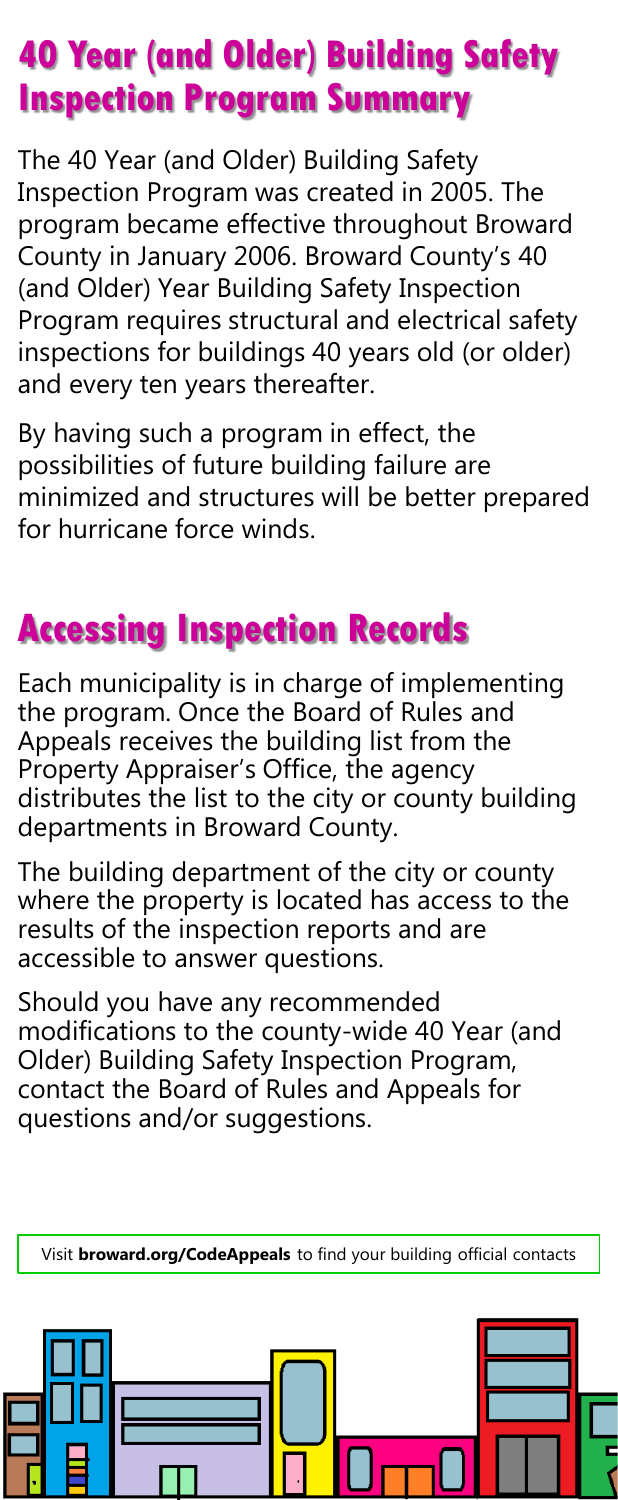**If you receive an notification to have a 40 Year (and Older) Building Safety Inspection please check with your city/county building department first to verify the notification's legitimacy.**

#### **Minimum Inspection Guidelines For Building Safety Inspection: Structural**

- **Masonry Walls**
- Cracks
- Spalling
- Rebar Corrosion
- Floor & Roof Systems
- Roof
- Floor System(s)
- **Steel Framing** Systems
- Concrete Framing Systems
- **Windows**
- Wood Framing
- **Exterior Finishes**
- Elevated Decks

#### **Minimum Inspection Guidelines For Building Safety Inspection: Electrical**

Electrical Service Meter and Electrical Rooms Switchboards, Meter & Motor Control **Centers** Grounding **Conductors** Auxiliary Gutters, Wireways & Busways Electrical Panels **Disconnects** Branch Circuits

Conduit & Raceways Low Voltage Wiring **Methods** Building Illumination Fire Alarm System Smoke Detectors Generator Site Wiring Swimming Pool & Spa Wiring Wiring to Mechanical Equipment

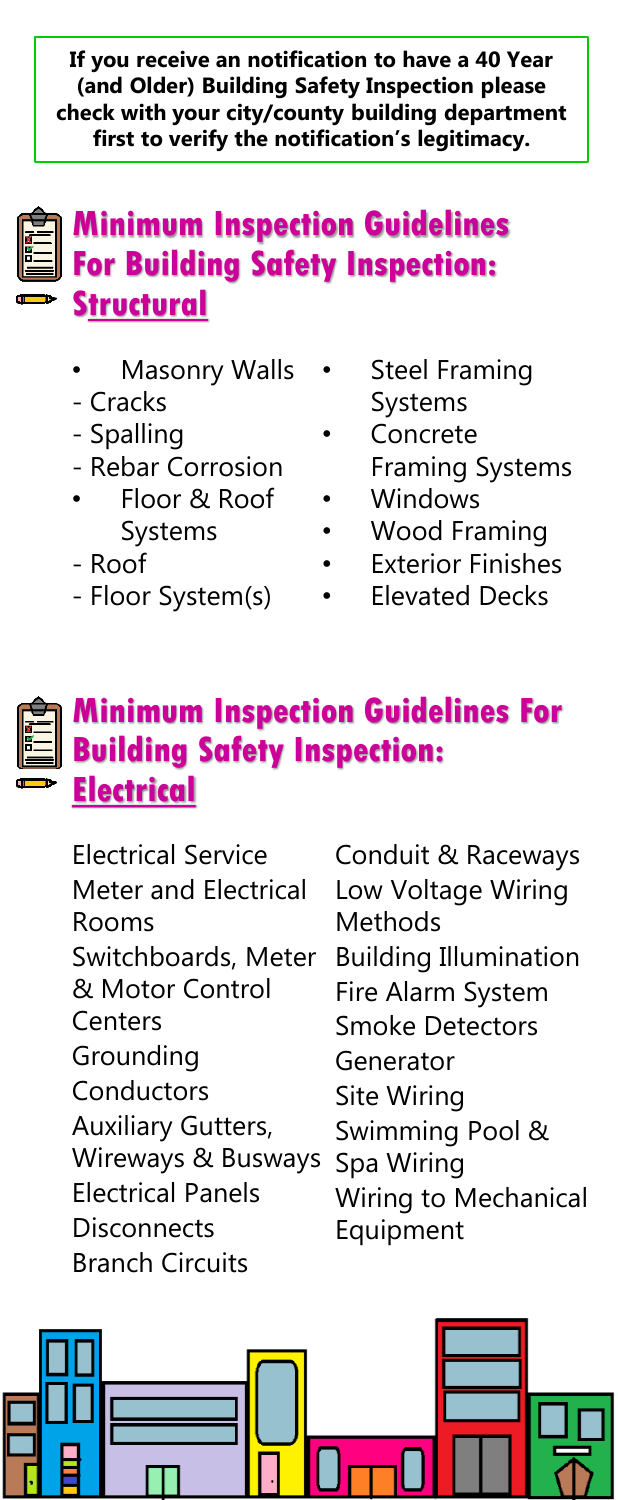## **Program Exemptions**

- Buildings less than 3,500 square feet
- Single family homes and duplexes
- United States government buildings
- State of Florida government buildings
- Schools under the jurisdiction of the Broward County School Board
- Buildings built on Indian Reservations



(Above, Right) A 1996 balcony collapse at 4111 South Ocean Drive Hollywood, FL



(Below) A 2006 balcony collapse at 4564 El Mar Drive Lauderdale-by-the-Sea, FL



For more information on the 40 Year (and Older) Building Safety Inspection Program visit our website: **broward.org/CodeAppeals**